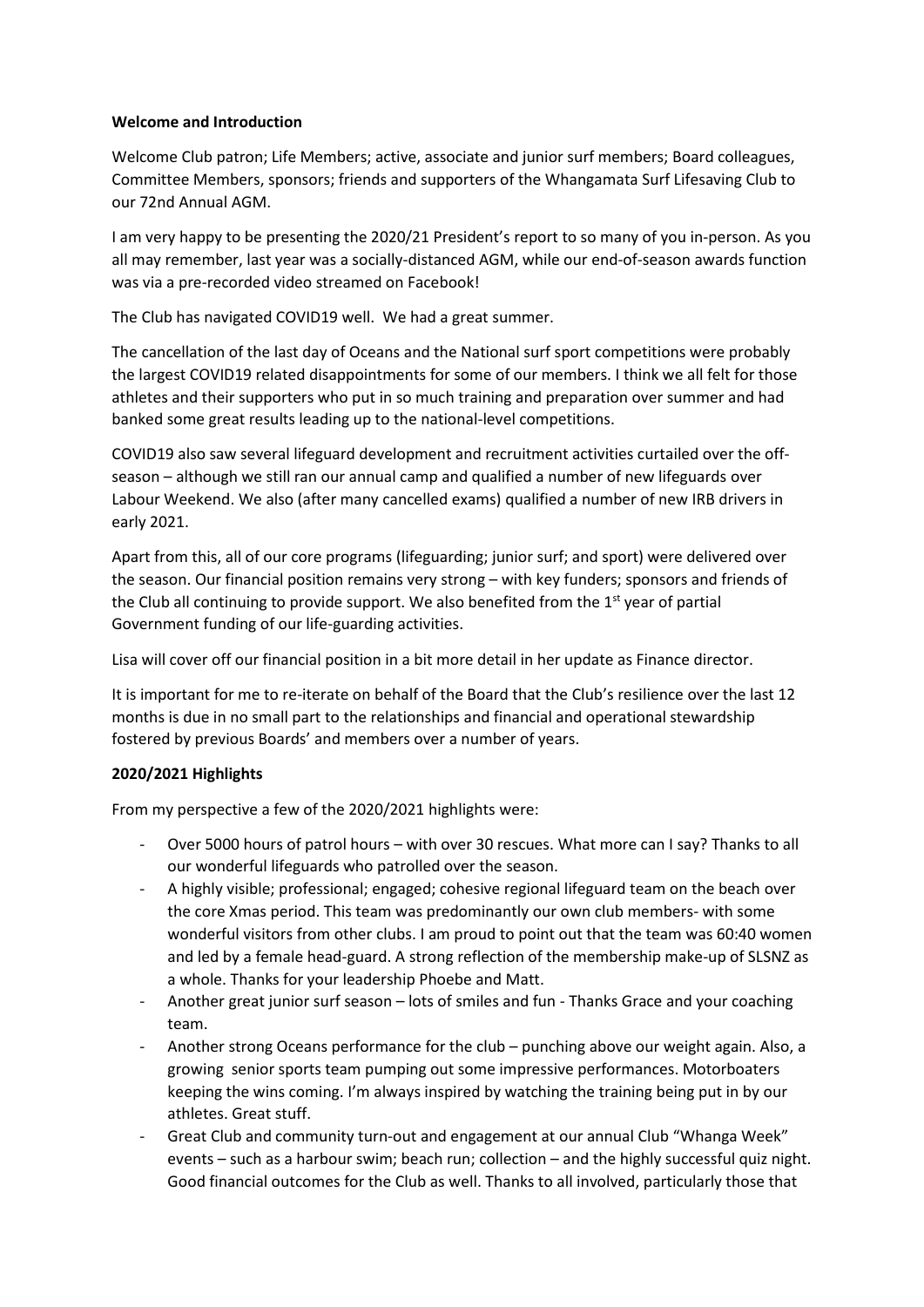gave time to our annual door-knock (and the Rodger family re the quiz). Keen to build on these successes.

- The great vibe (and member connections) created by the club bar "with the best view in town" being open all summer – serving up cold drinks and great pizzas in town. Thanks Craig and team.

Max will no doubt add a bit more colour in his report - while a number of individual and team contributions will be recognised in awards session this evening.

This has been my first full year as your Club President. It is fair to say that there are a many more moving parts to the Club than I appreciated! However, I have been able to draw on the support and guidance from my fellow Board members; Committee members; the Club Manager and from former board members and other senior members of the Club. There have been some learnings for me. As I have said before, there is no lack of passion out there for this place – the Club remans in good heart. Thanks to you all.

# **Looking Forward – 2021/22**

During 2021-2022 the Board will continue to work with our Committees and wider stakeholders on ensuring a focus on sustainability and on-going innovation in the way we fund; resource; succession plan and deliver our core inter-linked programs of lifeguarding; surf sports/boats and junior surf.

This focus is directly derived from the Club's stated purpose; strategic plan and values.

Our current strategic plan has guided us well over the last 3 years and a "re-fresh" session will be planned for the middle of the year. Looking forward to engaging as many of you as we can in that activity.

We have a truly fabulous group of active lifeguards providing regional and volunteer patrols. As a Club we have always relied heavily on a particular age-group of volunteers; who predominantly need to travel to provide their services. This group is no different and will over time move onto the next phase of their lives and modify the nature of their contribution to the Club.

This means that lifeguard recruitment; development and engagement (across all member age groups) will remain a key focus of our lifeguard committee this year. They will, no doubt, be asking for help and contacts from the wider membership as part of this. I am also on a personal mission to qualify a few more mum's and dads as lifeguards!

We will also be working with the Club Captain and the lifeguard committee to look at our peak patrol resourcing and see how we can better balance a largely Club member resourced regional guard team (a good thing!); with strong volunteer and week-end patrols – including member development and wider-engagement components.

Junior surf goes from strength to strength with over 250 participants in the program this summer learning to respect and enjoy the beach environment. Another successful Coromandel Cup for the Club this year as well as the now legendary disco topped off the summer. This year also saw 2 dedicated rookie coaches and a refreshed rookie program. We are looking forward to converting those youngsters to lifeguards this year and next.

For 2021-22, we are also exploring the possibilities of a stronger link between our surf sport programs and junior surf for the slightly older kids, to build on water-based skills and confidence, and provide a taste of the multiple pathways available within the club to participate and qualify to become a life-guard.